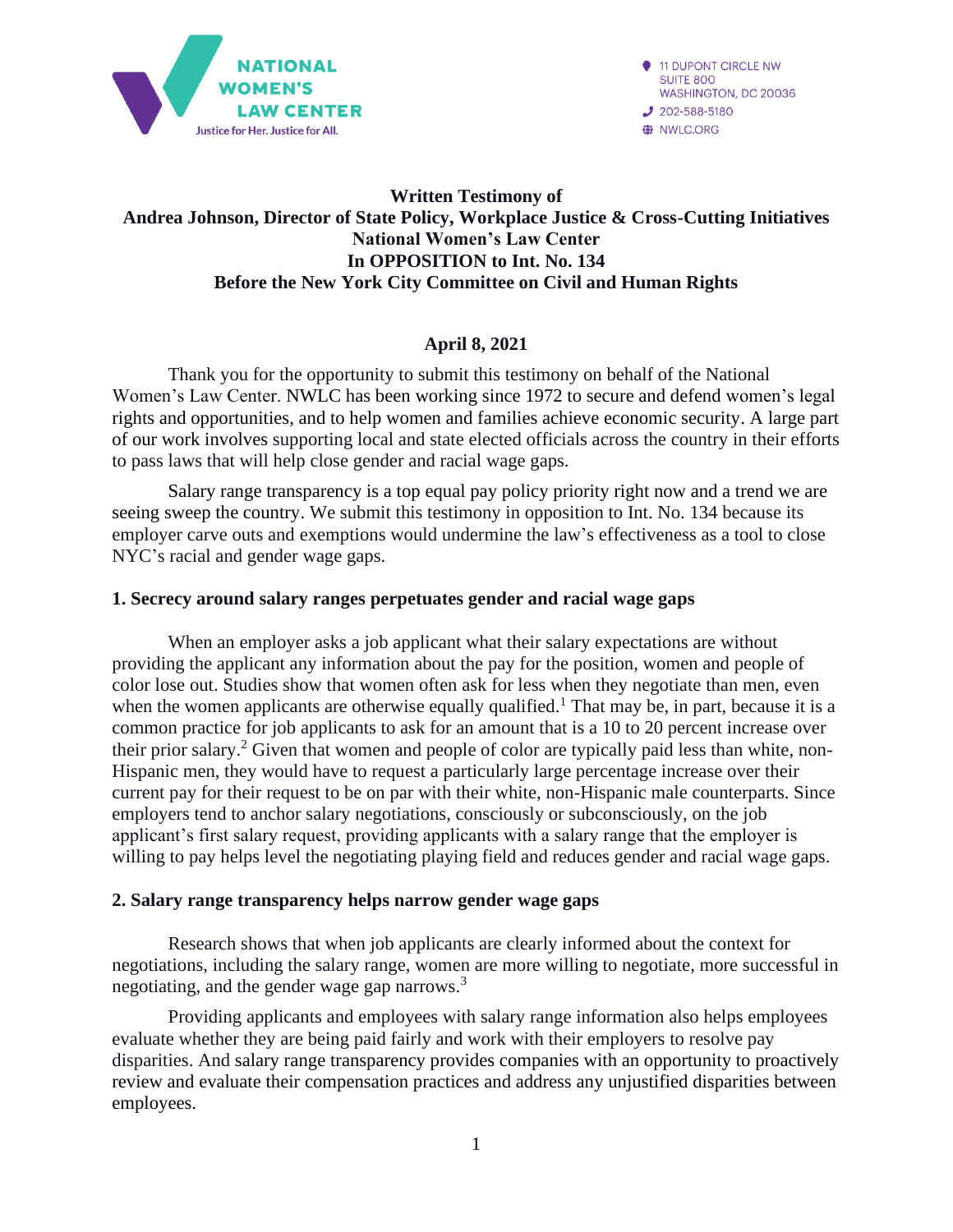

The much narrower wage gap in the public sector, where agencies typically have transparent and public pay structures, further proves that greater salary range transparency helps reduce wage disparities. Nationally, the gender-based wage gap for all full-time workers, based on median earnings, is 18 percent. However, in the federal government, where pay rates are publicly available, the gender-based wage gap in 2017 was 7 percent.<sup>4</sup>

## **3. Salary range transparency helps businesses more effectively and efficiently hire and set pay**

We are seeing more and more businesses—small and large alike—voluntarily implement salary range transparency not only because it helps employers avoid wage gaps and in turn, litigation and liability, but because it helps them more efficiently and effectively attract and match with interested candidates and avoid wasting time interviewing candidates who won't ultimately be interested in the position. 5 Indeed, a recent study found that the number of job postings that include salary ranges has been on the rise this year, given the increasingly tight labor market.<sup>6</sup> Candidates are increasingly expecting more transparency from employers and looking for salary ranges in job announcements.<sup>7</sup> In addition, providing employees with compensation information is shown to promote employee loyalty and productivity, which is good for employers' bottom line.<sup>8</sup>

## **4. States are increasingly enacting and considering salary range transparency requirements**

Seven states have enacted laws requiring employers to provide job applicants the salary range for a position at some point in the hiring process—four in just the last year: Colorado, Washington, Rhode Island, Connecticut, Nevada, Maryland, and California. And this year, at least a dozen states from California to Indiana have been considering legislation to require salary range transparency from employers.

Colorado's salary range transparency requirement, like New York City's, requires salary ranges be posted in the job announcement and, importantly, applies to all size employers. Salary range information is important no matter where you work and it is a simple measure to implement. Even if an employer doesn't have established pay ranges, all employers must budget an amount for the position for which they are hiring. Salary range transparency laws just ask employers to be open about that amount or range.

#### **Conclusion**

Requiring employers to provide salary ranges to applicants is a crucial step towards closing the wage gap. And since the wage gap has barely budged in more than a decade, we must act now. We urge the members of this Committee to show up for working people in New York City by opposing Int. 134.

<sup>1</sup> *See* Linda Babcock & Sara Laschever, WOMEN DON'T ASK: NEGOTIATION AND THE GENDER DIVIDE (2003); Jenny Save- Soderbergh, *Are Women Asking for Low Wages? Gender Differences in Wage Bargaining*